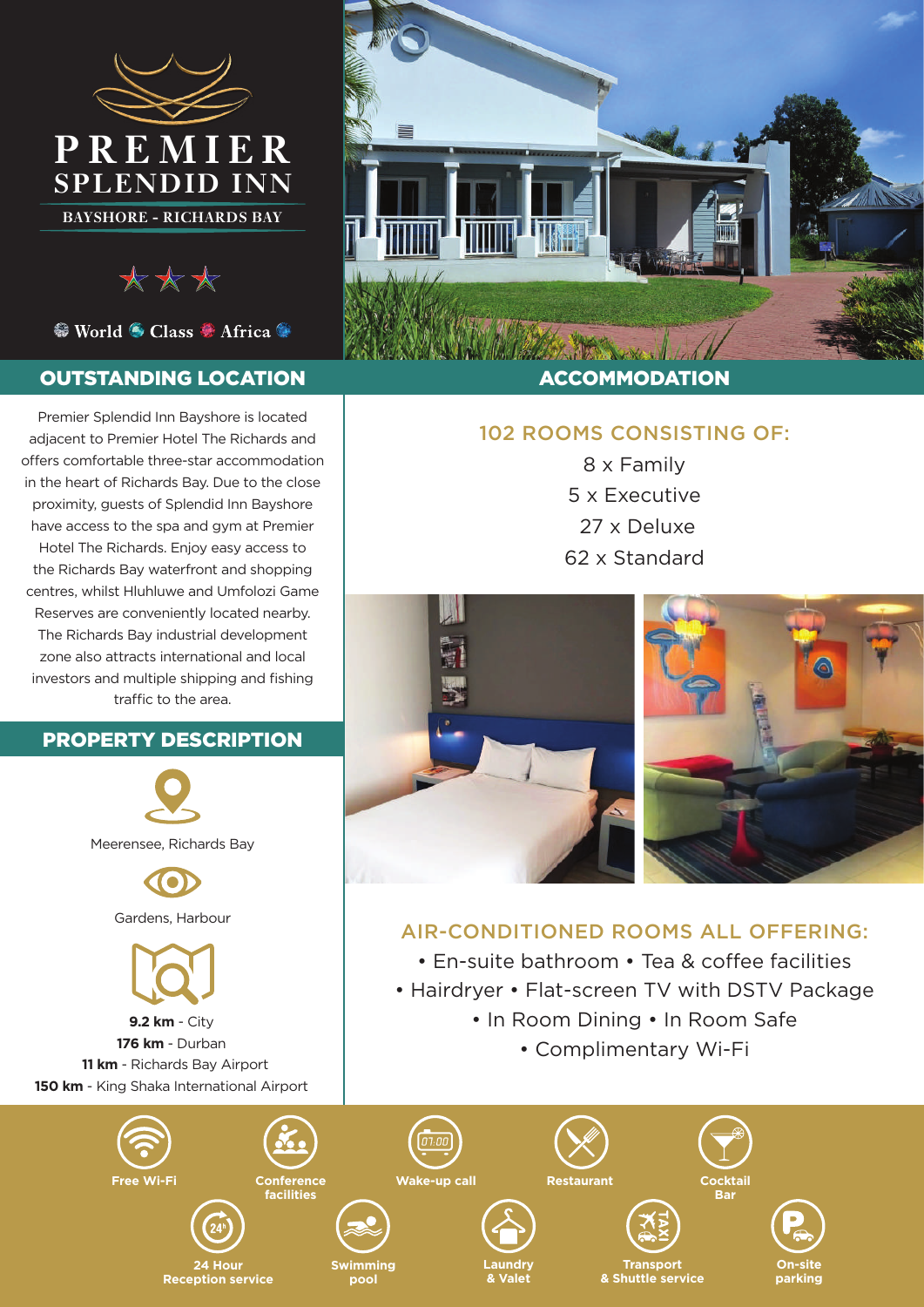

## LEISURE FACILITIES AND ATTRACTIONS

Besides rapid industrial expansion, the tourism industry of this region is flourishing. Industrial Tourism is actively promoted and groups are able to visit industrial plants, mines, and other operations. With a Big 5 reserve right on our doorstep, it is the perfect hotel to enjoy a holiday experience.

#### CONFERENCE AND SPECIAL EVENT EXPERIENCES

Premier Splendid Inn Bayshore, provides convenient 3 Star accommodation for conference delegates enjoying the adjacent Premier Hotel The Richards, conference facilities and is a short distance away from the Richards Bay swimming beaches. The perfect choice for your next conference or team building session. Tailor-made packages are specifically designed to suit your requirements